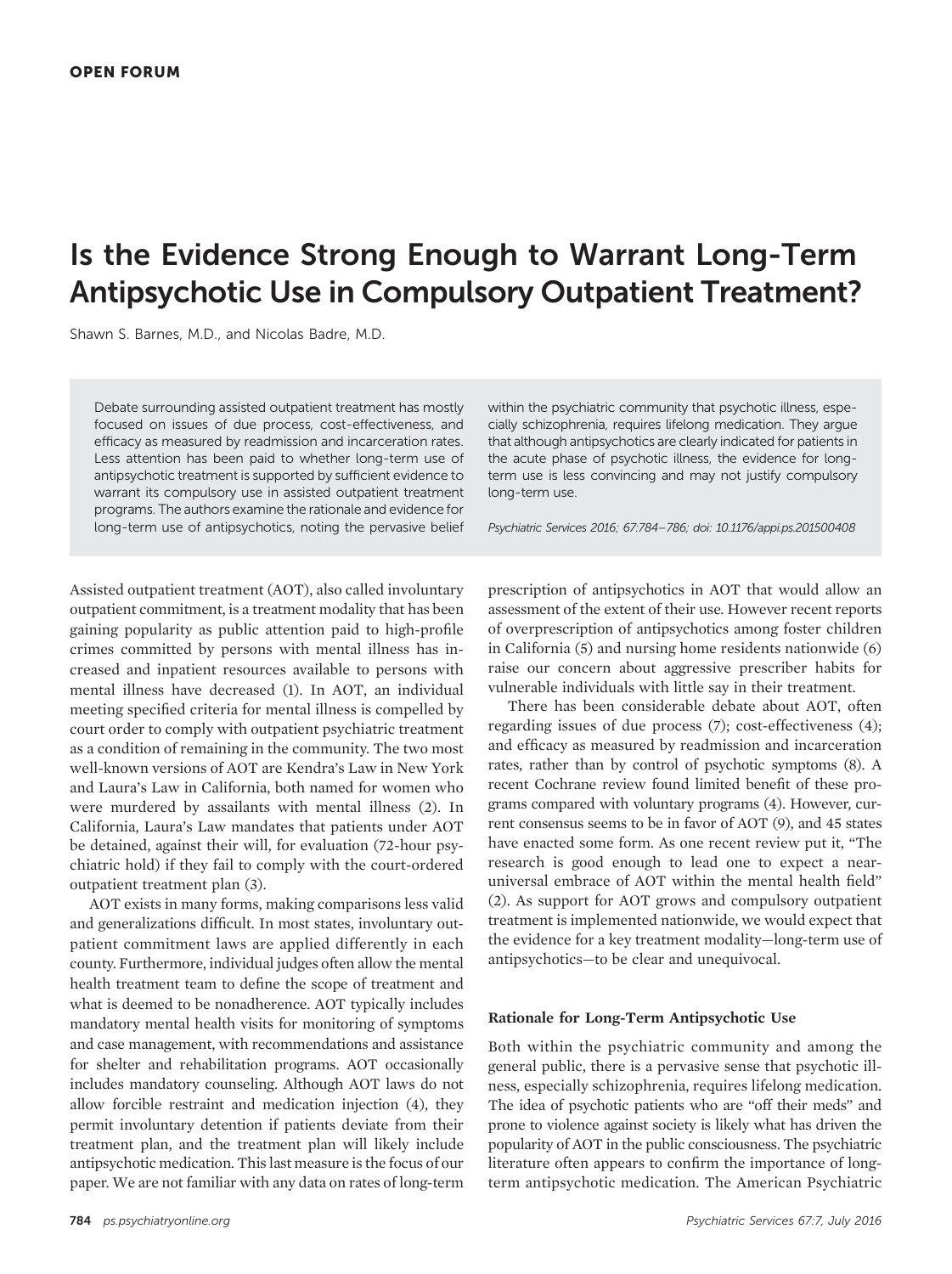Association "strongly recommends" continued antipsychotic medications in the stable phase of schizophrenia (10). Medication nonadherence is reported to be the primary cause of schizophrenia relapse, with a fourfold increase in relapse compared with other factors (11). These recommendations and reports have led to the widely accepted notion that maintenance treatment with antipsychotic medications is necessary to minimize the chance of relapse. Some even argue that a placebo arm in schizophrenia relapse research may be unethical (12). Indeed, these reports appear to confirm the necessity of sustained, even lifelong antipsychotic medication treatment, despite the well-known cognitive, metabolic, and extrapyramidal effects (13) and the less-known neurotoxic effects (14,15) of these medications. However, a more in-depth review of the published data is worth considering in the light of the use of these medications in court-mandated treatment.

## Evidence for Long-Term Antipsychotic Use

The vast majority of studies of long-term use of antipsychotics cover a period of six to 12 months, and, until recently, little data existed on antipsychotic maintenance use beyond one year. Most studies of the effectiveness of AOT also span this range of up to 12 months (4). A recent Cochrane review on antipsychotic maintenance treatment highlighted this lack of truly long-term data, reporting a clear benefit to maintenance antipsychotic treatment up to 12 months (16). However, when discussing the evidence for longer use, the authors of that review lamented that "nothing is known about the effects of antipsychotic drugs compared to placebo after three years." One can sympathize with the practical difficulties of carrying out a controlled study of patients with schizophrenia and antipsychotic use over several years. This void of data has begun to be filled in recent years, with unexpected results.

Wunderink and colleagues (17) followed more than 100 participants for seven years after they were treated for a first episode of a psychotic disorder; half remained on antipsychotics continuously, and the rest followed a dose reduction– discontinuation approach when they were not acutely psychotic. This represents the first randomized controlled study of antipsychotic use over such a long period. Although those in the dose reduction–discontinuation group were more likely to have an initial relapse within the first year, the proportion of this group experiencing functional recovery after seven years (as measured by social relationships, selfcare, employment, and so forth) was twice as high as in the group on continuous medications (40% compared with 18%). Both groups were found to have roughly equal rates of relapse when followed up to seven years.

Wunderink and colleagues' data seem counterintuitive to the widely accepted belief in psychiatry that continuous antipsychotic maintenance is required to minimize relapse. However, other, less-controlled studies have suggested this pattern of an increase in relapse rates during the first year after antipsychotic discontinuation, followed by a relative evening out of relapse rates over the next few years (18,19).

Reasons for this trend are unclear. They may include diminishing medication efficacy or receptor resistance over time, leading to the phenomenon of prolonged antipsychotic use actually increasing the risk of relapse after medication discontinuation. Another reason may be related to abrupt discontinuation—the usual case when patients go "off their meds"—as opposed to a directed and smooth medication taper over time (20). A lowered dopamine  $D_2$  occupancy requirement in the maintenance phase versus the acute phase of treatment may also account for this pattern (21). These studies and similar recent reports prompted National Institute of Mental Health Director Thomas Insel, M.D., (22) to comment, "For some people, remaining on medication long-term might impede a full return to wellness. . . . For others, discontinuing medication can be disastrous."

## A Reasonable Objection to Long-Term Antipsychotic Use

In defending AOT, Torrey and Stanley (23), who helped coin the term "assisted outpatient treatment," point to the public health need to mandate compulsory treatment for a tuberculosis patient who poses a direct threat to the public if that patient denies the diagnosis and refuses treatment under the paranoid belief that the medications are poisoned. Few could argue with this logic. However, we would point out that the efficacy of antimycobacterial treatments for tuberculosis is well documented by clear and convincing evidence. In addition, both the pathophysiology of tuberculosis infection and the mechanism of antimycobacterial treatment are well established (24). This cannot be said for schizophrenia or for antipsychotic medication.

The current psychiatric tenet of long-term or lifetime use of antipsychotic medications to prevent psychotic relapse is based almost solely on studies lasting no more than one year. Although there can be little doubt that antipsychotic medications are effective in the acute phase of psychotic illness and among patients who are recently stabilized, recent data seem to cast at least a reasonable doubt on the efficacy of longterm (more than one to two years) use of antipsychotics. Far more work needs to be done to clarify this doubt, and it may well turn out that the recent data do not hold up. However, if a clinician is considering compulsory long-term use of these side effect–laden medications against a patient's will, with the threat of involuntary psychiatric hold if the patient is noncompliant, then it is our opinion that the evidence for the long-term use of these medications should be far stronger than that provided in the current literature.

As clinicians who treat severe mental illness on a daily basis, we encourage continued academic and public discourse on how to best assist patients with severe mental illness. AOT offers mental health clinicians immense power to affect the lives and outcomes of people with severe mental illness. However with this power comes an immense responsibility to engage in the most ethical and evidence-based treatment, especially considering that noncompliance may have legal ramifications for patients. We argue that the involuntary use of